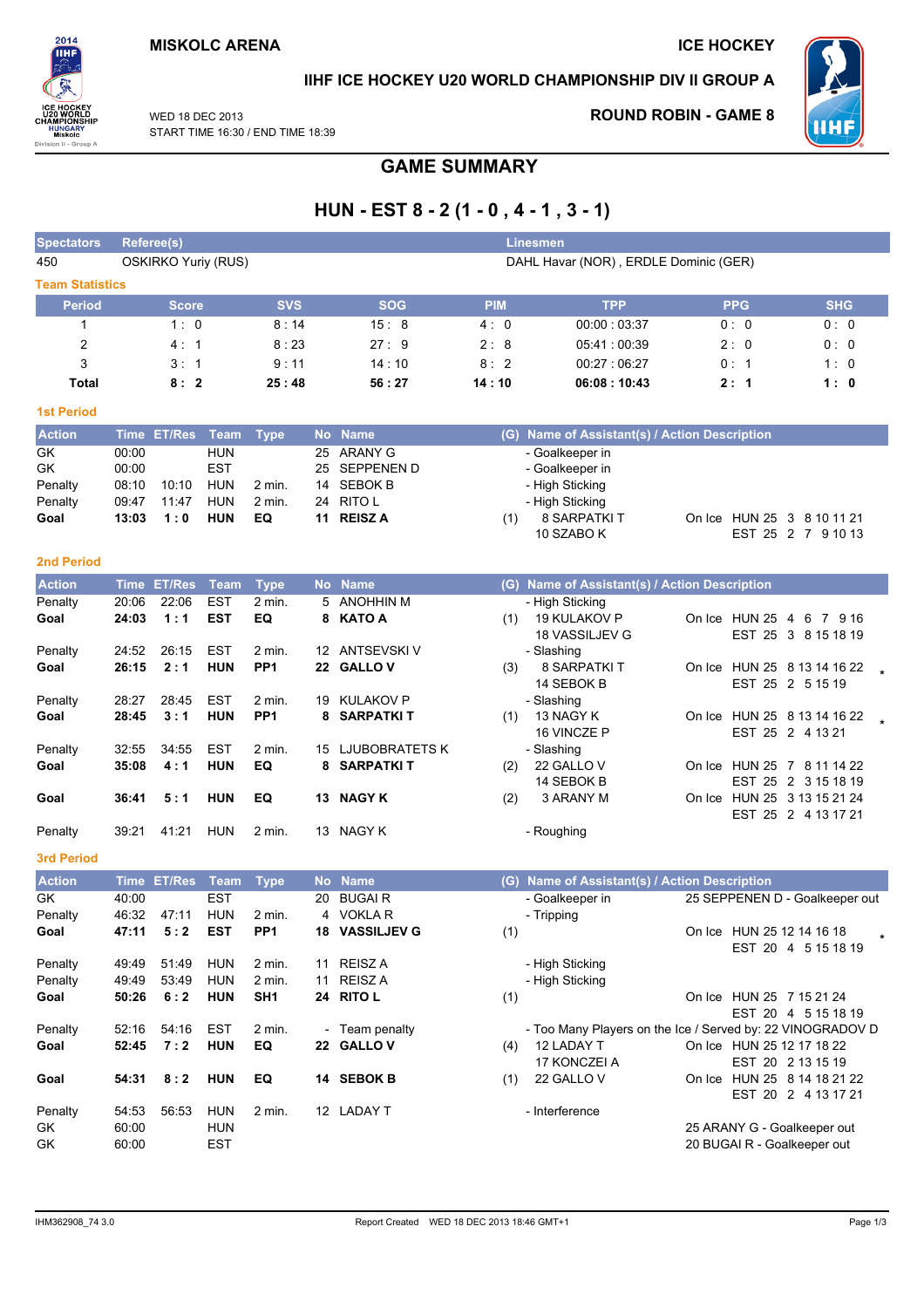START TIME 16:30 / END TIME 18:39

WED 18 DEC 2013



### IIHF ICE HOCKEY U20 WORLD CHAMPIONSHIP DIV II GROUP A



**ROUND ROBIN - GAME 8** 

#### **Goalkeeper Records**

#### Team: HUN - Hungary

| No Name           | SOG | <b>SVS</b> | <b>MIP</b> | No Name            | <b>SOG</b> | <b>SVS</b> | <b>MIP</b> |
|-------------------|-----|------------|------------|--------------------|------------|------------|------------|
| 25 ARANY Gergely  |     | 25         | 60:00      | 25 SEPPENEN Daniil | 42         | -37        | 40:00      |
| 20 AGOSTON Oliver |     |            |            | 20 BUGAI Roland    |            |            | 20:00      |

#### **Game Statistics**

| Team : HUN (red)                |                            |                |                |          |                |              |          |                |        |    |                         |                |           |                |             |
|---------------------------------|----------------------------|----------------|----------------|----------|----------------|--------------|----------|----------------|--------|----|-------------------------|----------------|-----------|----------------|-------------|
|                                 | Head Coach: CHERNOMAZ Rich |                |                |          |                |              |          |                |        |    | Shots on Goal           |                |           |                |             |
| <b>No Pos</b>                   | <b>Name</b>                | G              | A              | P        | <b>PIM</b>     | FO+          | FO-      | $FO+/-$        | FO%    |    | $\overline{2}$          | 3              | <b>OT</b> | <b>TS</b>      | $+/-$       |
| 6 F                             | <b>ERDELY Csanad</b>       | 0              | 0              | 0        | 0              | 6            | 6        | 0              | 50.00  | 1  | 1                       | 2              |           | 4              | $-1$        |
| F<br>9                          | KOCSIS Ferenc +C           | 0              | 0              | 0        | 0              | 4            | 2        | $\overline{2}$ | 66.67  | 2  | 3                       | 0              |           | 5              | $-1$        |
| 12 D                            | <b>LADAY Tamas</b>         | 0              |                |          | $\overline{c}$ | $\Omega$     | 0        | $\Omega$       | 0.00   | 0  | $\Omega$                |                |           |                | $+1$        |
| $\mathsf{F}$<br>16              | <b>VINCZE Peter</b>        | 0              |                |          | 0              | 0            | 0        | $\Omega$       | 0.00   | 0  | 2                       | 0              |           | 2              | $-1$        |
| 18 D                            | <b>KORBULY Gergely</b>     | $\Omega$       | $\Omega$       | $\Omega$ | $\Omega$       | $\mathbf 0$  | $\Omega$ | $\Omega$       | 0.00   | 1  | 1                       | $\Omega$       |           | $\overline{2}$ | $+2$        |
| D<br>3                          | ARANY Mate +A              | 0              | 1              |          | 0              | 0            | 0        | 0              | 0.00   | 0  | $\overline{\mathbf{c}}$ | 0              |           | 2              | $+2$        |
| 14 F                            | <b>SEBOK Balazs</b>        |                | $\overline{2}$ | 3        | $\overline{2}$ | 1            | 0        | 1              | 100.00 | 0  | 4                       | $\overline{2}$ |           | 6              | $+2$        |
| 17 F                            | <b>KONCZEI Aron</b>        | 0              |                |          | 0              | 8            | 2        | 6              | 80.00  | 3  |                         | 0              |           | 4              | $+1$        |
| D<br>21                         | <b>REITER Attila</b>       | 0              | $\Omega$       | $\Omega$ | 0              | $\mathbf 0$  | $\Omega$ | $\Omega$       | 0.00   | 0  | $\Omega$                | $\Omega$       |           | 0              | $+4$        |
| 22 F                            | <b>GALLO Vilmos</b>        | $\overline{2}$ | $\overline{2}$ | 4        | 0              | $\mathbf{1}$ | 0        | $\mathbf 1$    | 100.00 | 1  | 3                       | $\overline{2}$ |           | 6              | $+3$        |
| 2 D                             | DOSA Krisztian +A          | 0              | 0              | 0        | 0              | 0            | 0        | 0              | 0.00   | 1  | $\overline{\mathbf{c}}$ | 0              |           | 3              | 0           |
| D<br>5                          | STIPSICZ Bence             | 0              | 0              | 0        | 0              | 0            | 0        | $\Omega$       | 0.00   | 0  | 0                       | $\Omega$       |           | 0              | $\mathbf 0$ |
| F<br>13                         | <b>NAGY Krisztian</b>      |                |                | 2        | $\overline{2}$ | 11           | 5        | 6              | 68.75  |    | $\overline{2}$          | 0              |           | 3              | $+1$        |
| F<br>15                         | <b>KERESZTURY Erik</b>     | 0              | 0              | 0        | 0              | 0            | 0        | $\Omega$       | 0.00   | 1  | 0                       |                |           | $\overline{c}$ | $+2$        |
| 24 F                            | <b>RITO Laszlo</b>         |                | $\Omega$       |          | $\overline{2}$ | 1            | 0        | $\mathbf 1$    | 100.00 | 0  | $\overline{2}$          |                |           | 3              | $+2$        |
| 4 F                             | <b>VOKLA Roland</b>        | 0              | 0              | 0        | 2              | 0            | 2        | $-2$           | 0.00   | 1  | 0                       |                |           | 2              | $-1$        |
| D<br>7                          | <b>GARAT Zsombor</b>       | 0              | 0              | 0        | 0              | 0            | 0        | $\Omega$       | 0.00   | 0  | 0                       | 0              |           | 0              | $+1$        |
| F<br>8                          | <b>SARPATKI Tamas</b>      | $\overline{c}$ | $\overline{2}$ |          | 0              | 0            | 0        | 0              | 0.00   | 2  | $\overline{2}$          |                |           | 5              | $+3$        |
| $\mathsf{F}$<br>10 <sup>°</sup> | SZABO Krisztian (BP)       | 0              |                |          | 0              | 0            | 2        | $-2$           | 0.00   | 0  |                         | 2              |           | 3              | $+1$        |
| $\mathsf{F}$<br>11              | <b>REISZ Aron</b>          |                | 0              |          | 4              | 8            |          | $\overline{7}$ | 88.89  | 1  |                         | 1              |           | 3              | $+2$        |
| GK<br>20                        | <b>AGOSTON Oliver</b>      | 0              | 0              | 0        | 0              |              |          |                |        | 0  | 0                       | 0              |           | 0              |             |
| 25 GK                           | <b>ARANY Gergely</b>       | 0              | 0              | 0        | 0              |              |          |                |        |    | 0                       | 0              |           | $\Omega$       |             |
| Total                           |                            | 8              | 12             | 20       | 14             | 40           | 20       | 20             | 66.67  | 15 | 27                      | 14             |           | 56             |             |

#### $\cdot$  FST (white)

| $1$ can $.$ LOT (wille) |                           |   |          |             |                |             |          |          |        |                |                |                             |                         |              |
|-------------------------|---------------------------|---|----------|-------------|----------------|-------------|----------|----------|--------|----------------|----------------|-----------------------------|-------------------------|--------------|
|                         | Head Coach: HELENIUS Sami |   |          |             |                |             |          |          |        |                |                | Shots on Goal               |                         |              |
| <b>No Pos</b>           | <b>Name</b>               | G | A        | P           | <b>PIM</b>     | FO+         | FO-      | $FO+/-$  | FO%    |                | $\overline{2}$ | $\overline{3}$<br><b>OT</b> | <b>TS</b>               | $+/-$        |
| 2 D                     | <b>TERNA Martin</b>       | 0 | 0        | 0           | 0              | 0           | 0        | 0        | 0.00   | 0              | 0              | 0                           | 0                       | $-5$         |
| 7 F                     | <b>FURSA Daniil</b>       | 0 | 0        | 0           | 0              | 3           | 10       | $-7$     | 23.08  | 0              |                |                             | $\overline{2}$          | $-1$         |
| F<br>9                  | <b>PARRAS Kevin</b>       | 0 | 0        | $\Omega$    | 0              | 0           | 0        | 0        | 0.00   |                | 3              |                             | 5                       | $-1$         |
| 10 F                    | VASJONKIN Vadim +A        | 0 | 0        | 0           | 0              | 4           | 0        | 4        | 100.00 | 0              | 0              |                             |                         | $-1$         |
| 13 D                    | <b>DOTSKIN Vladislav</b>  | 0 | 0        | $\Omega$    | $\Omega$       | 0           | $\Omega$ | $\Omega$ | 0.00   | $\Omega$       | 1              | $\Omega$                    |                         | $-4$         |
| 5 D                     | ANOHHIN Maksim +A         | 0 | 0        | 0           | 2              | 0           | 0        | 0        | 0.00   |                | 0              | $\overline{2}$              | 3                       | $-1$         |
| D<br>12 <sup>2</sup>    | <b>ANTSEVSKI Vladlen</b>  | 0 | 0        | $\mathbf 0$ | $\overline{c}$ | 0           | 0        | 0        | 0.00   | 0              | $\mathbf 0$    | 0                           | 0                       | $\mathbf 0$  |
| 15 F                    | LJUBOBRATETS Konstantin   | 0 | 0        | $\Omega$    | 2              | 0           | $\Omega$ | 0        | 0.00   |                | $\Omega$       |                             | 2                       | $-2$         |
| F<br>18                 | <b>VASSILJEV Georgi</b>   |   |          | 2           | $\mathbf 0$    | 1           | 0        | 1        | 100.00 | 0              |                |                             | $\overline{2}$          | $-1$         |
| 19 F                    | KULAKOV Pavel +C          | 0 |          | 1           | $\overline{2}$ | 8           | 11       | $-3$     | 42.11  | 0              |                | $\Omega$                    | 1                       | $-2$         |
| 3 D                     | <b>KERNA Silver</b>       | 0 | 0        | 0           | 0              | 0           | 0        | 0        | 0.00   |                | 0              |                             | 2                       | 0            |
| 4 F                     | <b>TUGO Michael</b>       | 0 | 0        | $\Omega$    | 0              | 4           | 12       | -8       | 25.00  | 0              | 0              | 0                           | 0                       | $-3$         |
| D<br>8                  | KATO Andres (BP)          |   | $\Omega$ |             | 0              | $\mathbf 0$ | 0        | 0        | 0.00   |                |                | 0                           | $\overline{c}$          | $+1$         |
| F<br>17                 | <b>PUZAKOV Maksim</b>     | 0 | 0        | 0           | 0              | 0           | 0        | 0        | 0.00   |                |                | 0                           | $\overline{\mathbf{c}}$ | $-2$<br>$-2$ |
| 21 F                    | RUSS Ragnar-Hindrek       | 0 | 0        | $\mathbf 0$ | 0              | $\mathbf 0$ | 3        | $-3$     | 0.00   | $\overline{c}$ | 0              | 0                           | $\overline{2}$          |              |
| 6 D                     | <b>ANTONOV Deniss</b>     | 0 | 0        | 0           | 0              | 0           | 0        | 0        | 0.00   | 0              | 0              |                             |                         | 0            |
| 11 F                    | <b>ZAITSEV Aleksandr</b>  | 0 | 0        | $\Omega$    | 0              | 0           | 0        | 0        | 0.00   | 0              | 0              |                             |                         | $\mathbf 0$  |
| F<br>14                 | <b>SINIKAS Mihkel</b>     | 0 | 0        | $\Omega$    | 0              | 0           | 0        | 0        | 0.00   | 0              | $\Omega$       | 0                           | 0                       | $\mathbf 0$  |
| 16 F                    | PETROV Jegor              | 0 | 0        | $\Omega$    | 0              | 0           | 0        | 0        | 0.00   | 0              | 0              | 0                           | 0                       | $\pmb{0}$    |
| 22 F                    | <b>VINOGRADOV Dmitri</b>  | 0 | 0        | $\Omega$    | 0              | 0           | 4        | -4       | 0.00   | 0              | $\Omega$       | 0                           | 0                       | 0            |
| GK<br>20                | <b>BUGAI Roland</b>       | 0 | 0        | 0           | 0              |             |          |          |        | 0              | 0              | 0                           | 0                       |              |
| 25 GK                   | <b>SEPPENEN Daniil</b>    | 0 | 0        | $\mathbf 0$ | 0              |             |          |          |        | $\Omega$       | $\Omega$       | 0                           | $\Omega$                |              |
|                         |                           |   |          |             |                |             |          |          |        |                |                |                             |                         |              |